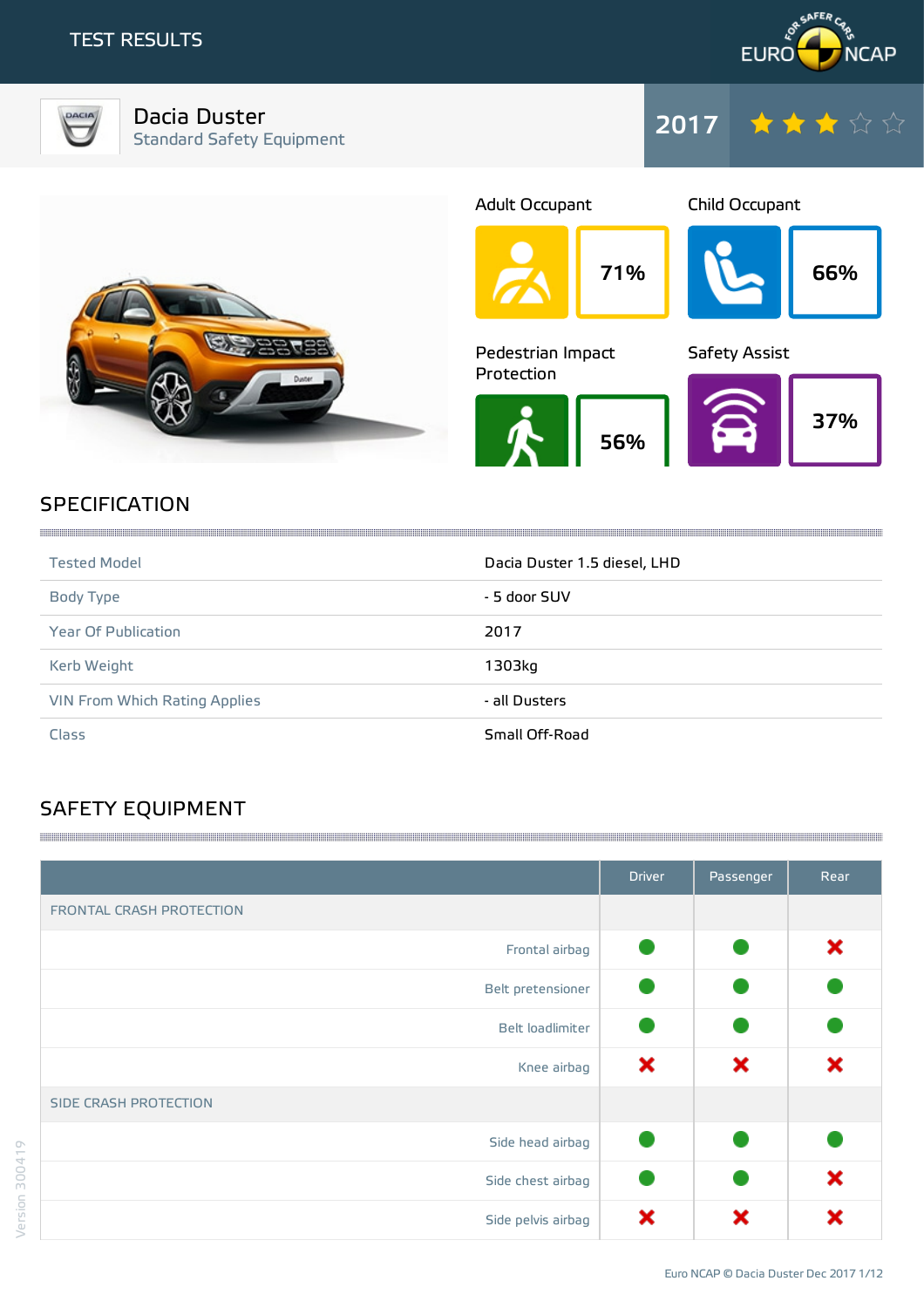

# SAFETY EQUIPMENT (NEXT)

|                         | <b>Driver</b> | Passenger | Rear |
|-------------------------|---------------|-----------|------|
| <b>CHILD PROTECTION</b> |               |           |      |
| Isofix                  |               | ×         |      |
| Integrated CRS          |               | ×         | ×    |
| Airbag cut-off switch   |               |           |      |
| <b>SAFETY ASSIST</b>    |               |           |      |
| Seat Belt Reminder      |               |           |      |

<u> 1989 - Andrea Stadt Stadt Stadt Stadt Stadt Stadt Stadt Stadt Stadt Stadt Stadt Stadt Stadt Stadt Stadt Stadt Stadt Stadt Stadt Stadt Stadt Stadt Stadt Stadt Stadt Stadt Stadt Stadt Stadt Stadt Stadt Stadt Stadt Stadt St</u>

| <b>OTHER SYSTEMS</b>    |   |
|-------------------------|---|
| Active Bonnet (Hood)    | × |
| <b>AEB Pedestrian</b>   | х |
| <b>AEB City</b>         | x |
| AEB Inter-Urban         | х |
| Speed Assistance System |   |
| Lane Assist System      |   |

Note: Other equipment may be available on the vehicle but was not considered in the test year.

Fitted to the vehicle as standard  $\bigcirc$  Fitted to the vehicle as part of the safety pack

 $\bigcirc$  Not fitted to the test vehicle but available as option or as part of the safety pack  $\bigcirc$  Not available  $\qquad$  Not applicable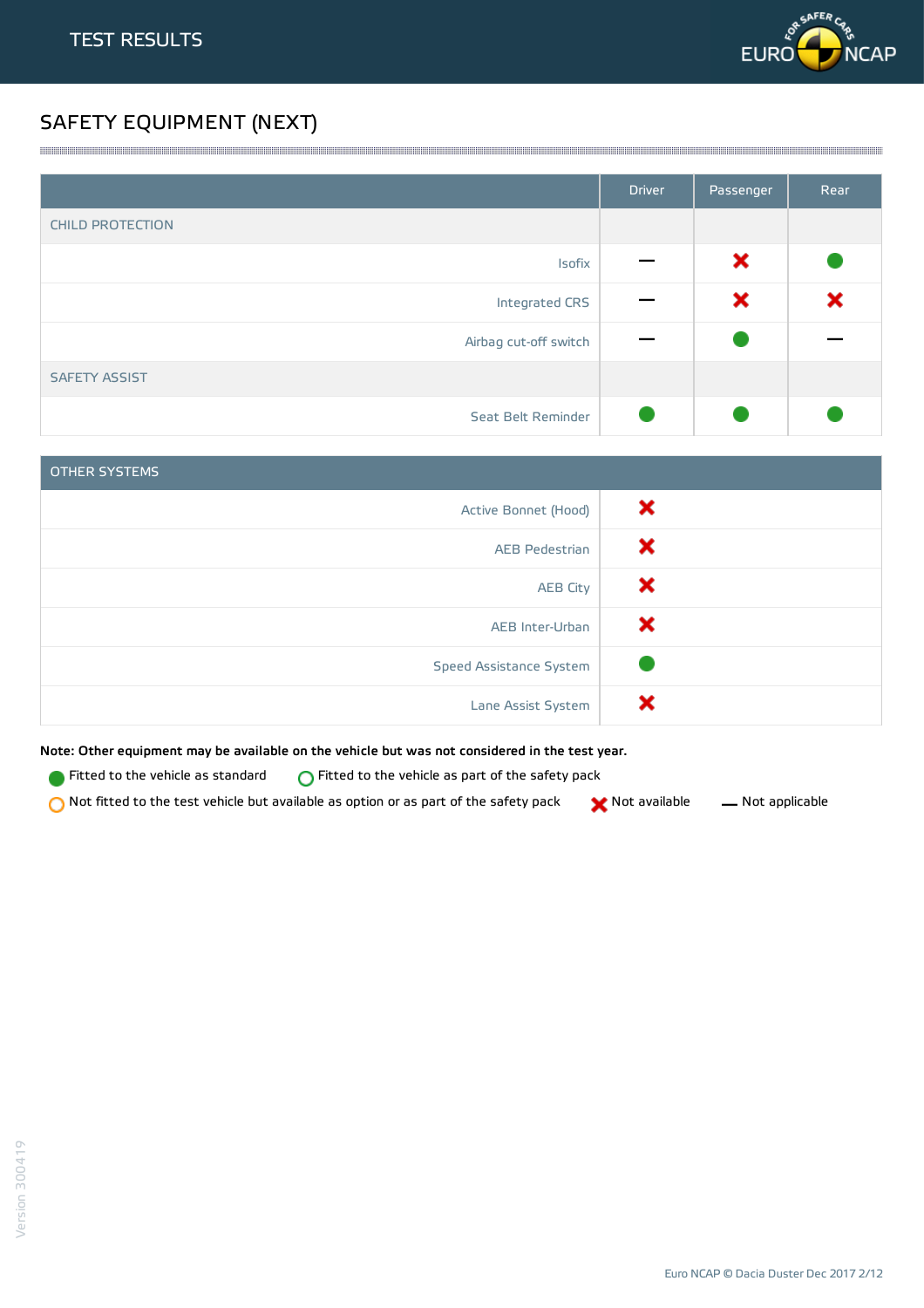







Euro NCAP © Dacia Duster Dec 2017 3/12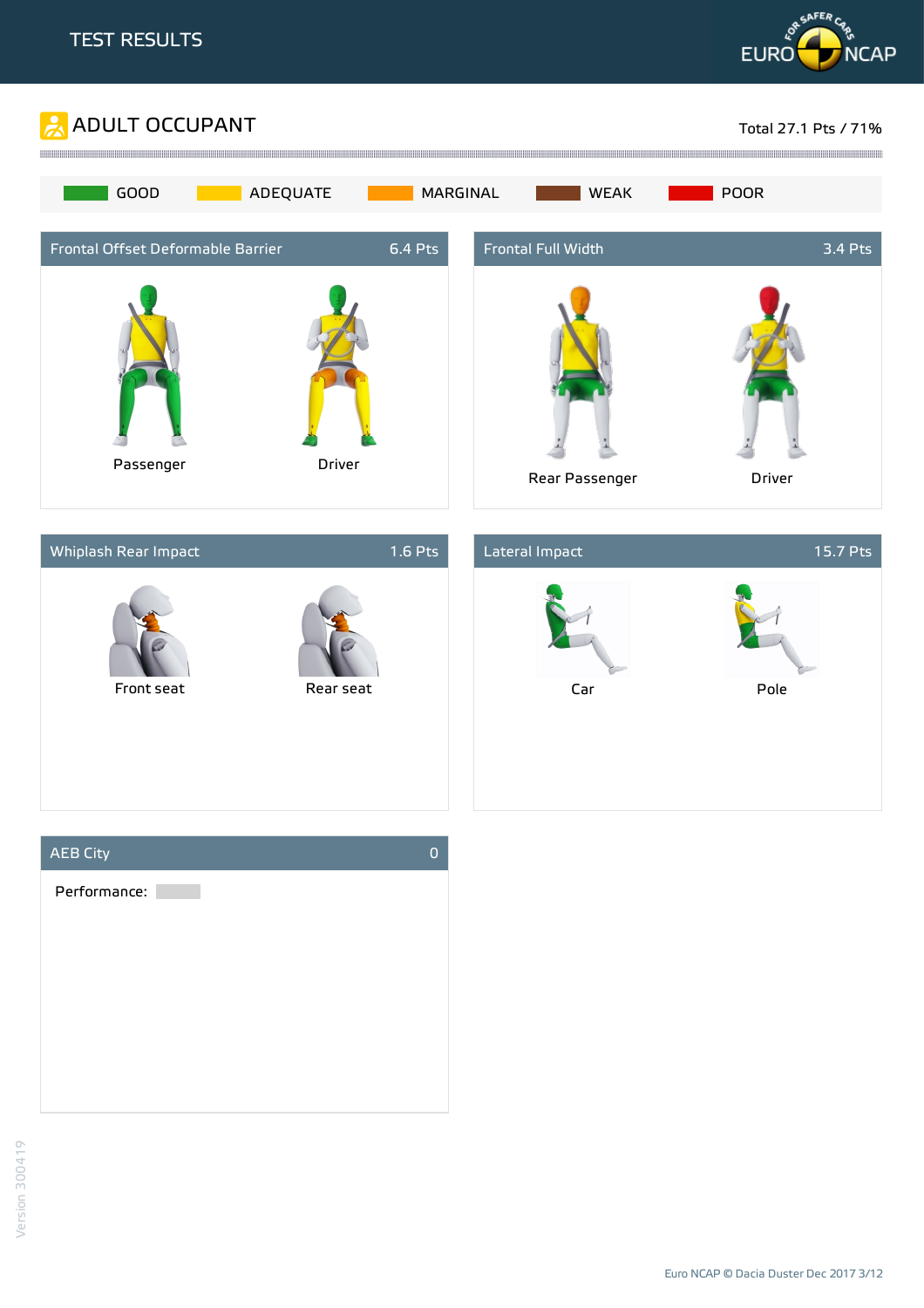

Euro NCAP © Dacia Duster Dec 2017 4/12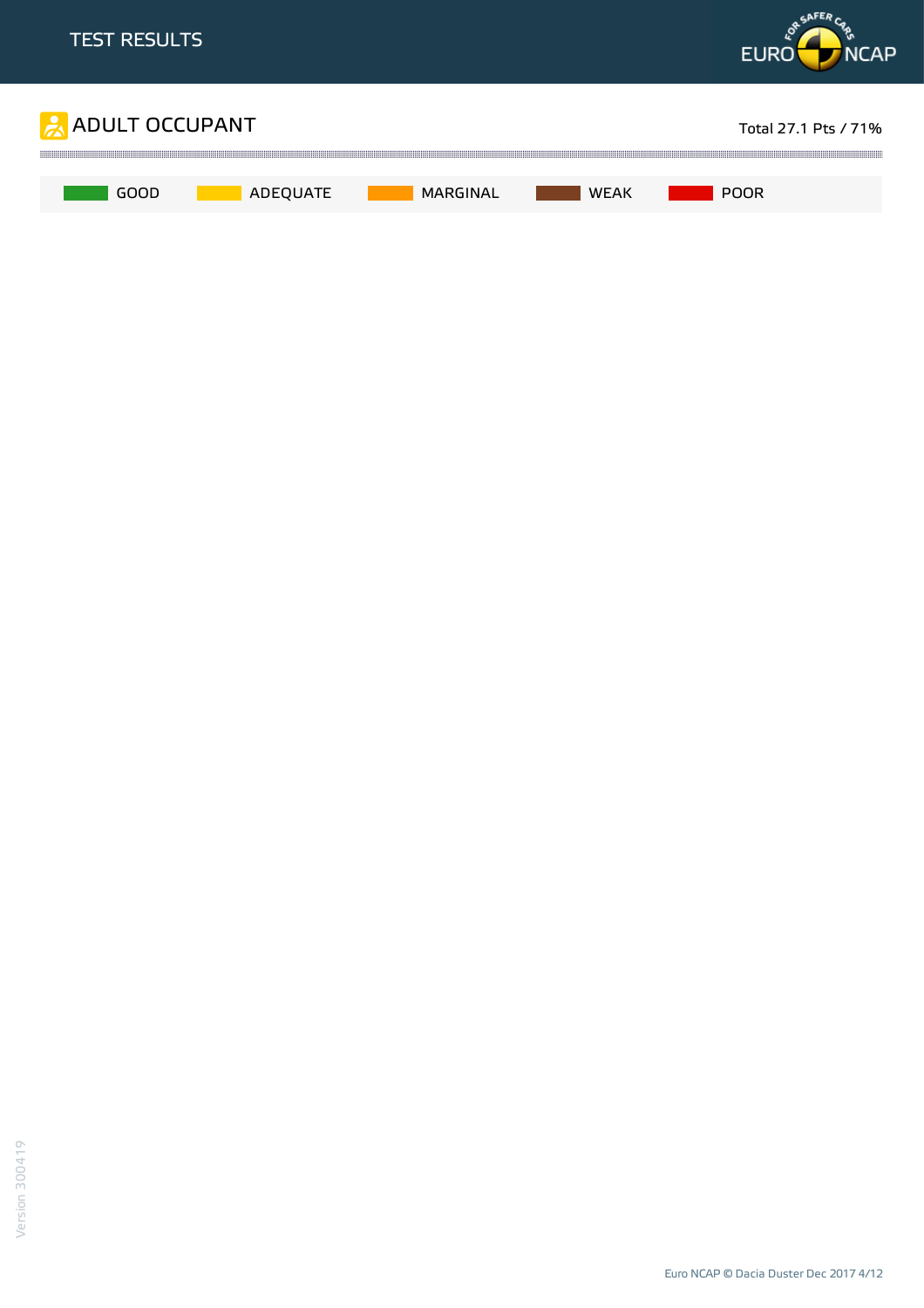

# ADULT OCCUPANT TO A RESERVE TO A RESERVE TO A RESERVE TO A RESERVE TO A RESERVE TO A RESERVE TO A RESERVE TO A

### **Comments**

The passenger compartment of the Duster remained stable in the frontal offset test. Dummy readings indicated good protection of the knees and femurs of both the driver and passenger but structures in the dashboard on the driver's side were thought to present a risk of injury to occupants of different sizes and to those sat in different positions. In the full-width rigid barrier test, head injury values based on decelerations indicated poor protection for this part of the body and all points for the driver dummy were lost. Dummy readings for the head of the rear passenger were good, but it moved too far forward in the test, and protection was rated as marginal. In the side barrier test, the Duster provided good protection to all critical body areas and scored maximum points. Even in the more severe side pole test, protection of the chest was adequate and that of other body areas was good. Tests on the front seats and head restraints demonstrated marginal protection against whiplash injuries in the event of a rear-end collision. A geometric assessment of the rear seats also indicated marginal whiplash protection.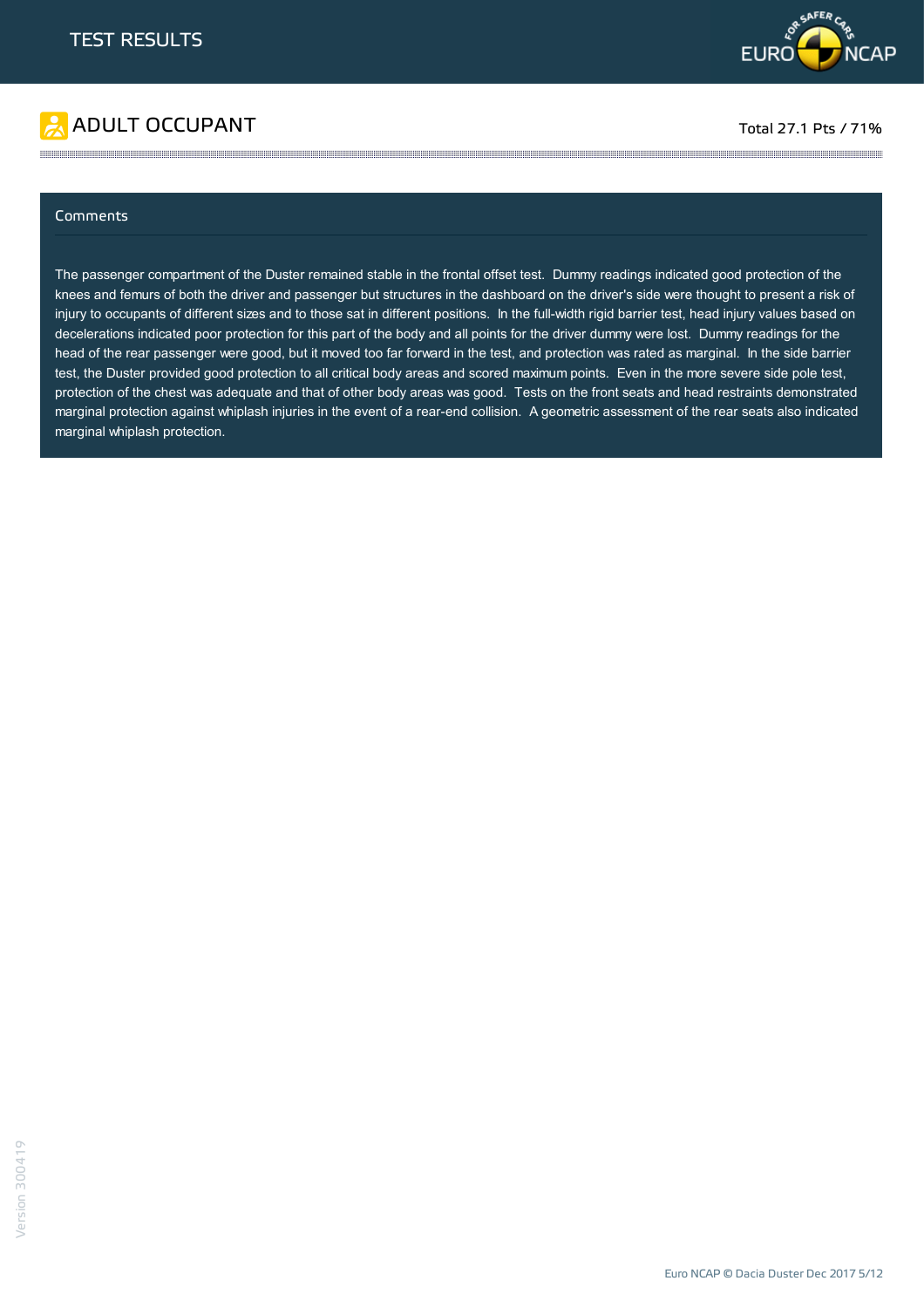





Restraint for 6 year old child: Britax Römer KidFix XP Restraint for 10 year old child: Graco Booster Safety Features 4 Pts

|                                                                                                                                          | <b>Front</b><br>Passenger | 2nd row<br>outboard              | 2nd row<br>center |
|------------------------------------------------------------------------------------------------------------------------------------------|---------------------------|----------------------------------|-------------------|
| Isofix                                                                                                                                   | ×                         |                                  | ×                 |
| i-Size                                                                                                                                   | ×                         |                                  | ×                 |
| <b>Integrated CRS</b>                                                                                                                    | ×                         | ×                                | ×                 |
| Not on test car but available as option<br>Fitted to test car as standard<br>∩                                                           | Not available             |                                  |                   |
| <b>CRS Installation Check</b>                                                                                                            |                           |                                  | 5.3 Pts           |
| Install without problem<br>Install with care<br>Safety critical problem                                                                  | Installation not allowed  |                                  |                   |
| $\blacksquare$ i-Size CRS<br>Maxi Cosi 2way Pearl & 2wayFix<br>Maxi Cosi 2way Pearl & 2wayFix<br>(rearward) (iSize)<br>(forward) (iSize) |                           | BeSafe iZi Kid X2 i-Size (iSize) |                   |
|                                                                                                                                          |                           |                                  |                   |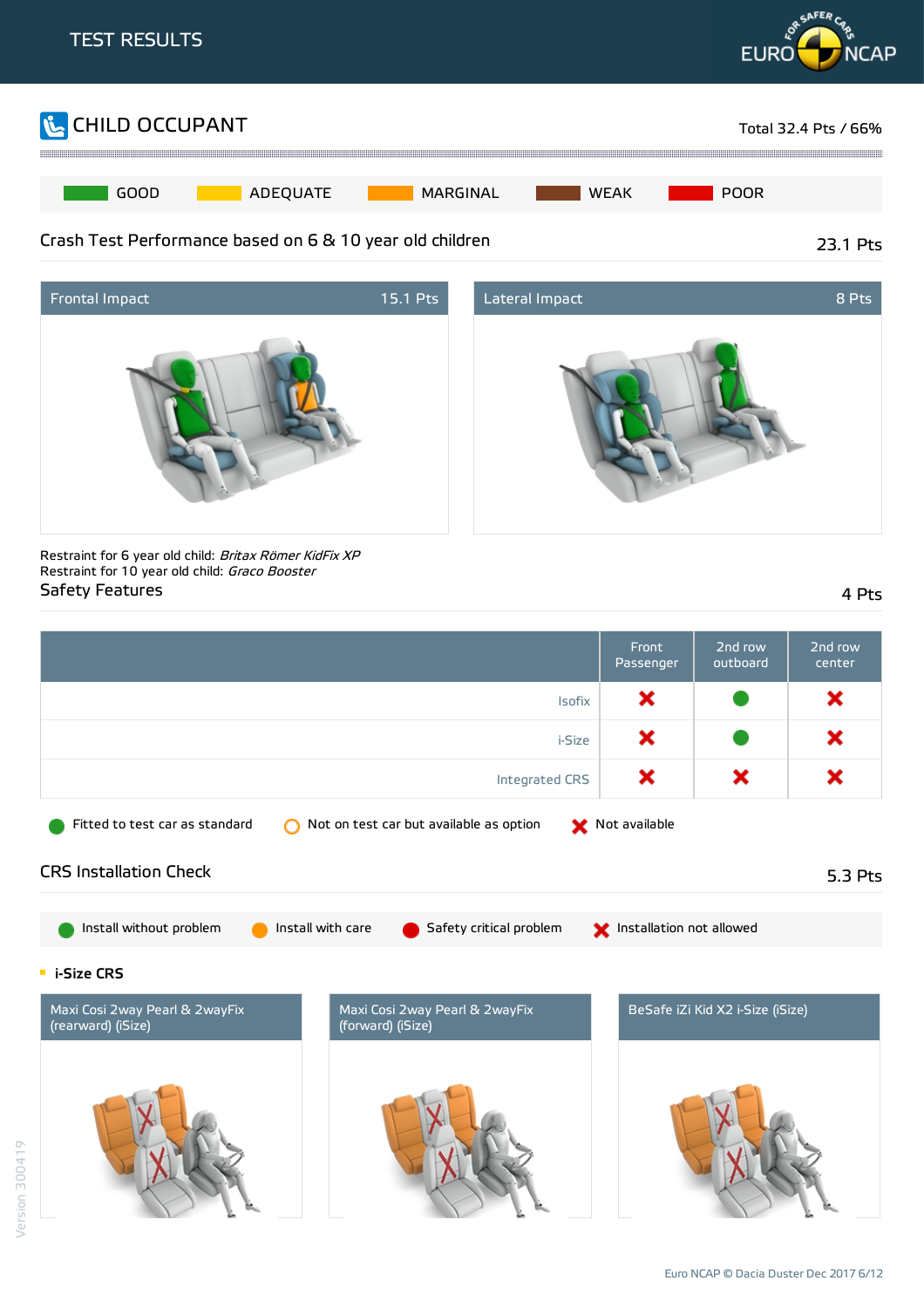

# CHILD OCCUPANT Total 32.4 Pts / 66%

### **ISOFIX CRS**



### Britax Römer KidFix XP (ISOFIX)



and the contract of the contract of the contract of the contract of the contract of the contract of the contract of the contract of the contract of the contract of the contract of the contract of the contract of the contra





### **Universal Belted CRS**



Britax Römer KidFix XP (Belt)





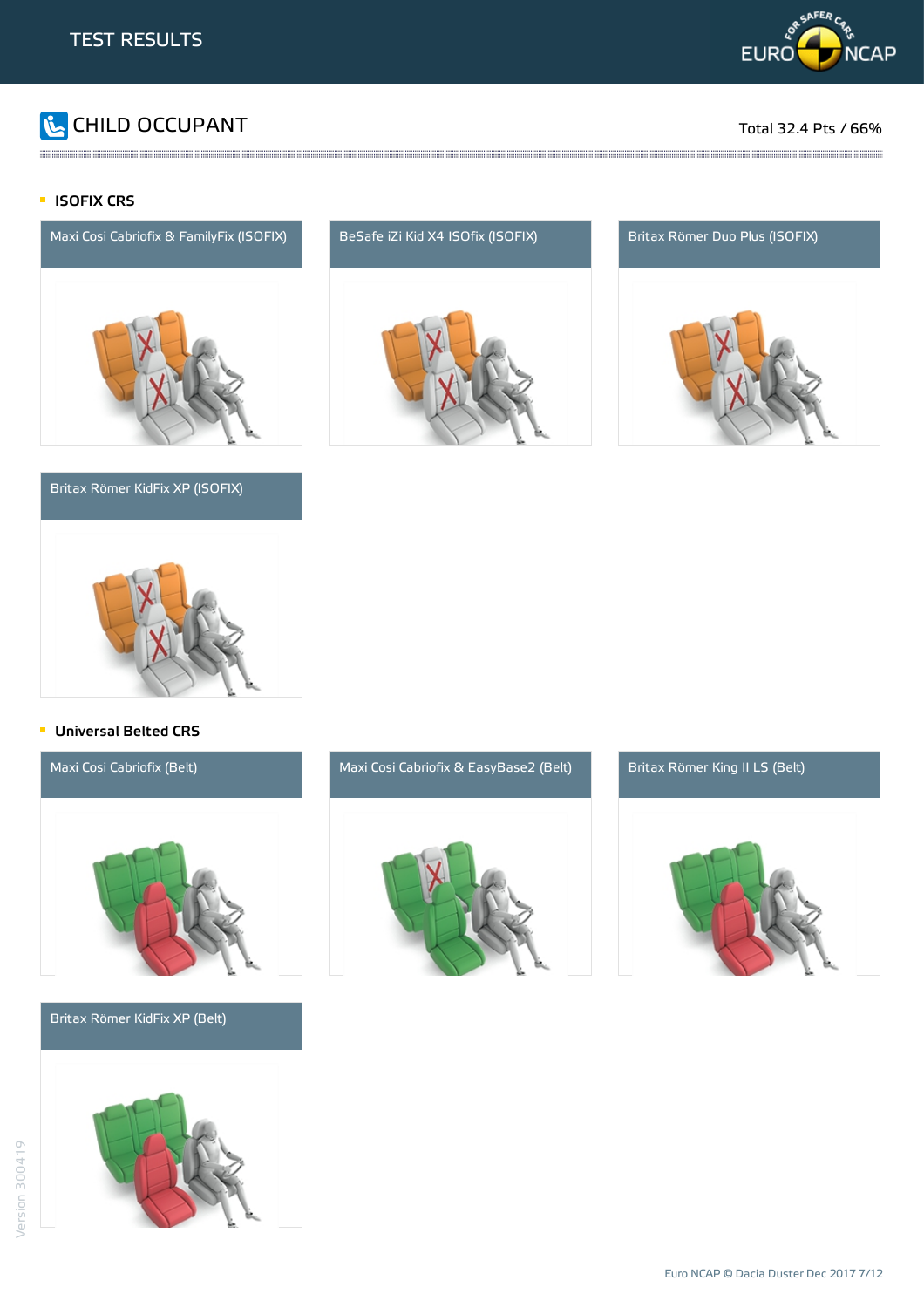



|                                                   | <b>Seat Position</b>    |                          |               |              |
|---------------------------------------------------|-------------------------|--------------------------|---------------|--------------|
|                                                   | Front                   | 2nd row                  |               |              |
|                                                   | <b>PASSENGER</b>        | <b>LEFT</b>              | <b>CENTER</b> | <b>RIGHT</b> |
| Maxi Cosi 2way Pearl & 2wayFix (rearward) (iSize) | $\Box$                  |                          | $\Box$        |              |
| Maxi Cosi 2way Pearl & 2wayFix (forward) (iSize)  | $\Box$                  |                          | $\Box$        |              |
| BeSafe iZi Kid X2 i-Size (iSize)                  | $\Box$                  |                          | $\Box$        |              |
| Maxi Cosi Cabriofix & FamilyFix (ISOFIX)          | $\Box$                  |                          | $\Box$        |              |
| BeSafe iZi Kid X4 ISOfix (ISOFIX)                 | $\Box$                  |                          | $\Box$        |              |
| Britax Römer Duo Plus (ISOFIX)                    | $\Box$                  |                          | $\Box$        |              |
| Britax Römer KidFix XP (ISOFIX)                   | $\Box$                  |                          | $\Box$        |              |
| Maxi Cosi Cabriofix (Belt)                        |                         |                          |               |              |
| Maxi Cosi Cabriofix & EasyBase2 (Belt)            |                         |                          | ×             |              |
| Britax Römer King II LS (Belt)                    |                         |                          |               |              |
| Britax Römer KidFix XP (Belt)                     |                         |                          |               |              |
| Install with care<br>Install without problem      | Safety critical problem | Installation not allowed |               |              |

### Comments

In the frontal offset test, dummy readings in the 6 year dummy indicated marginal chest protection but, otherwise, protection was good or adequate for both dummies. In the side barrier test, protection of all critical parts of the body was good for both child dummies. The front passenger airbag can be disabled to allow a rearward-facing child restraint to be used in that seating position. Clear information is provided to the driver regarding the status of the airbag and the system was rewarded. The marking of ISOFIX/i-Size anchorages in the rear outboard seats did not meet Euro NCAP's requirements so the installation check of all such restraints is indicated as a partial fail, although the restraints could be installed and accommodated in the car. Universal restraints are not allowed in the front passenger seat so the installation checks are deemed to have failed.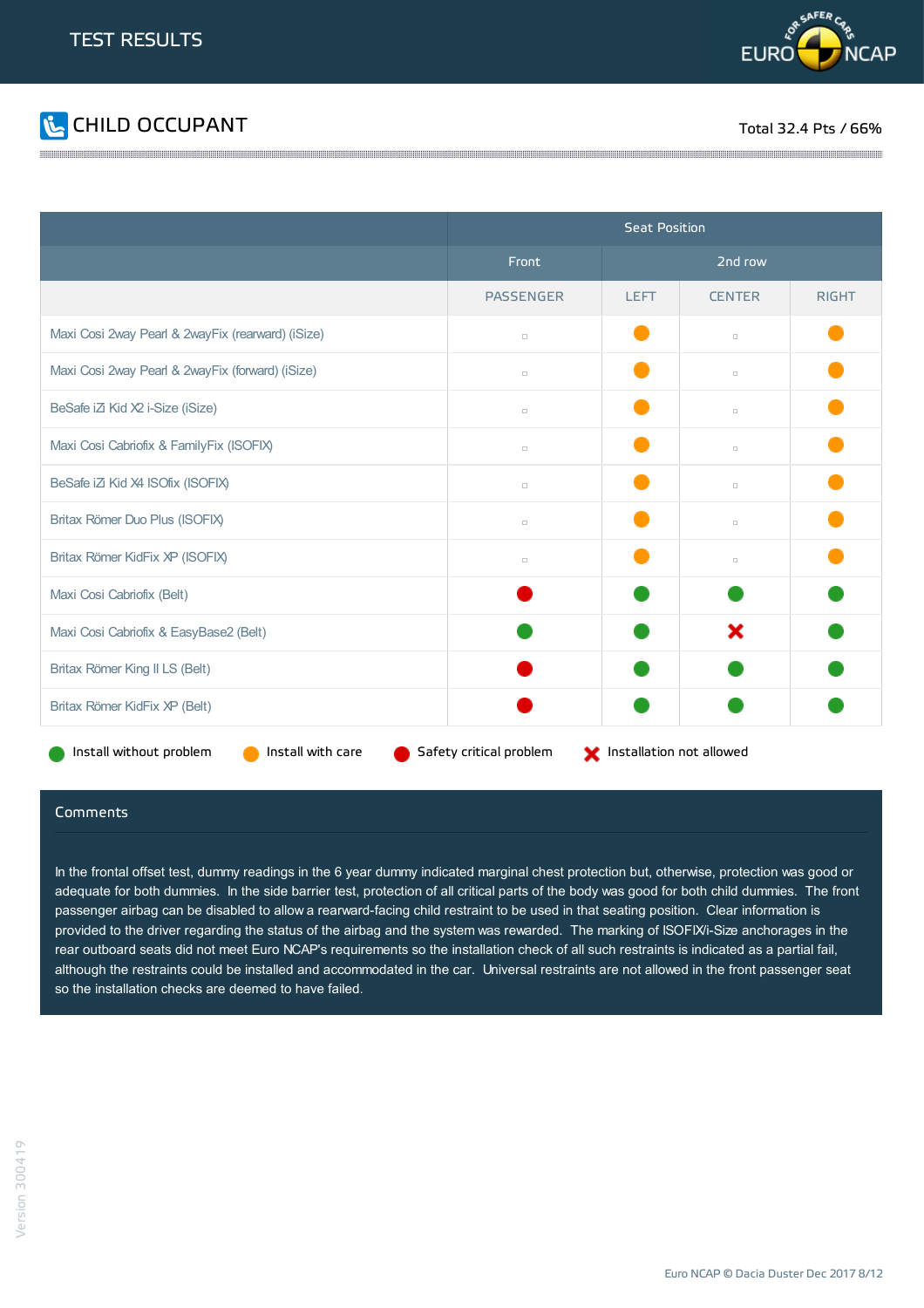



### AEB Pedestrian 0 Pts

### Comments

The protection provided by the bonnet to the head of a struck pedestrian was predominantly good or adequate but poor results were recorded along the base of the windscreen and along the stiff windscreen pillars. The bumper provided good protection to pedestrians' legs and protection of the pelvis was also good at all test locations.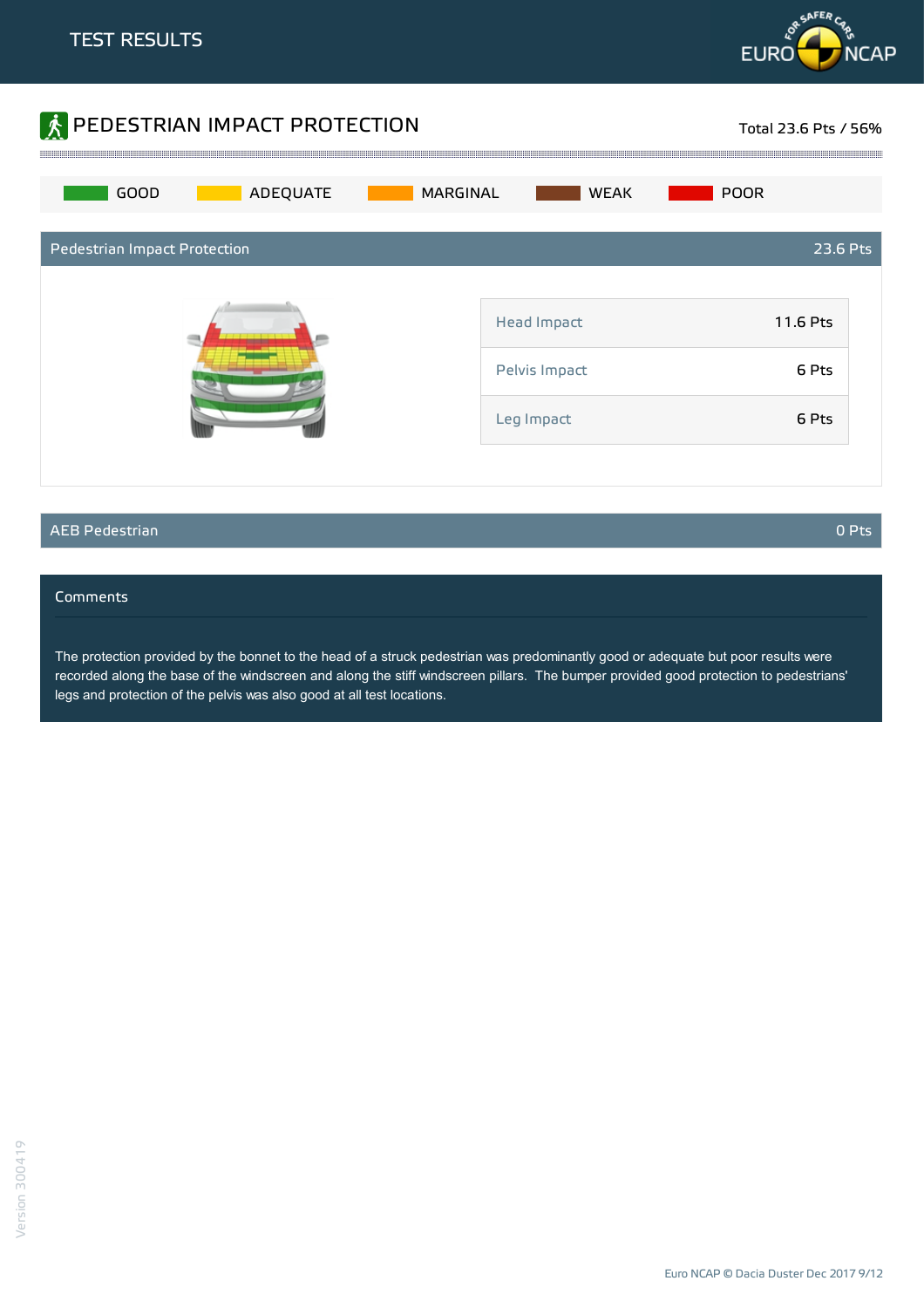

Lane Support 0 Pts

AEB Interurban 0 Pts

Pass **C** Fail - Not available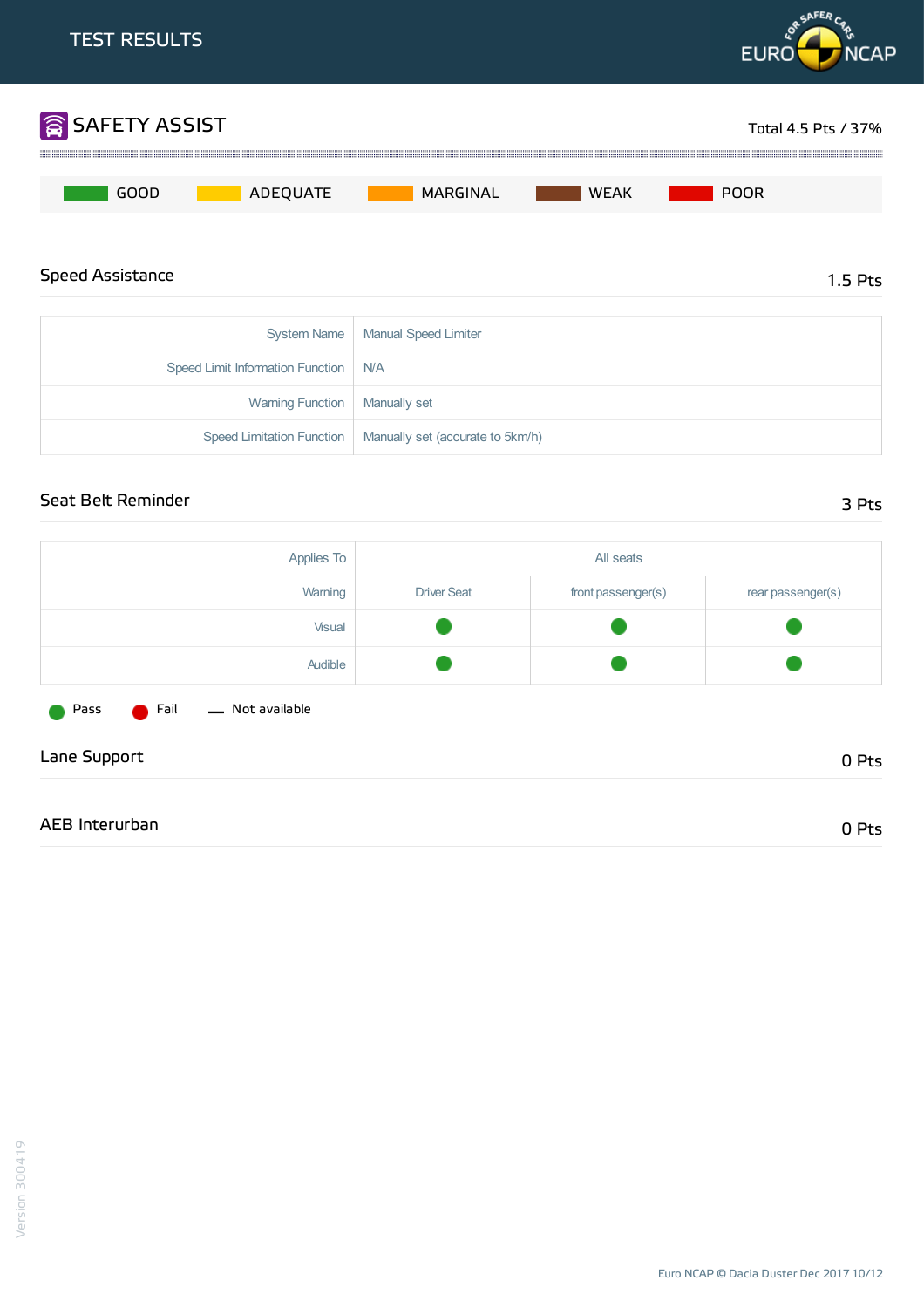

# **SAFETY ASSIST** Total 4.5 Pts / 37%

<u> Alaman Alaman Alaman Alaman Alaman</u>

Comments

The Duster has, as standard, a seatbelt reminder for the front and rear seats, and a driver-set speed limiter.